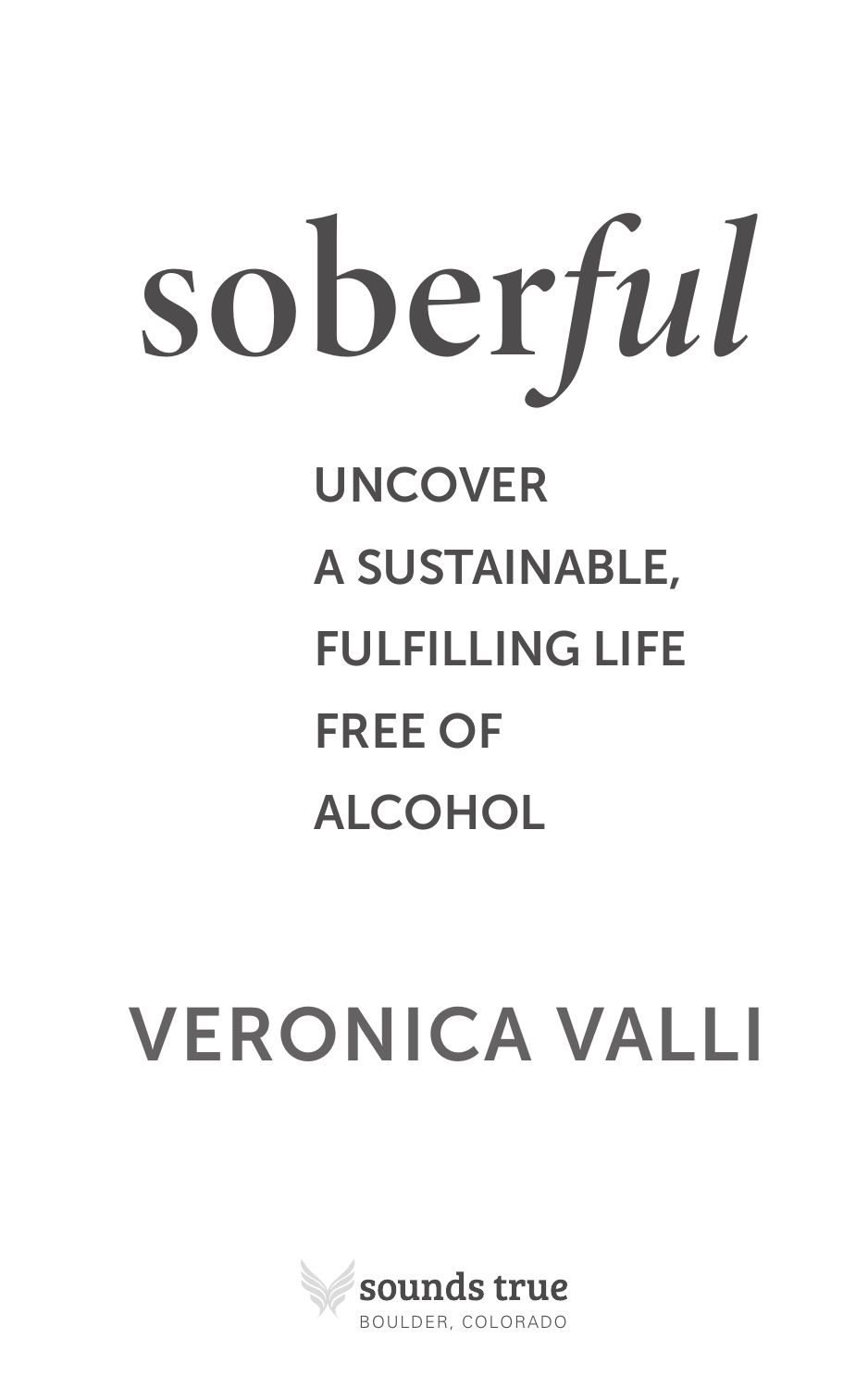## **CONTENTS**

| Foreword by Chip Somers |                                                           | ix           |
|-------------------------|-----------------------------------------------------------|--------------|
| Introduction            |                                                           | $\mathbf{1}$ |
| <b>PART ONE</b>         | DOES MY RELATIONSHIP WITH<br><b>ALCOHOL MAKE SENSE?</b>   |              |
| Chapter 1               | How Do I Know If I Should<br>Stop or Not?                 | 7            |
| Chapter 2               | The People Who Don't Want<br>You to Get Sober             | 17           |
| Chapter 3               | Crossing the Bridge into Sobriety                         | 25           |
| <b>PART TWO</b>         | <b>BUILDING AN ALCOHOL-FREE</b><br><b>LIFE THAT WORKS</b> |              |
| Chapter 4               | The Five Pillars of Sustainable Sobriety                  | 39           |
| Chapter 5               | The Pillar of Movement                                    | 51           |
| Chapter 6               | The Pillar of Connection                                  | 73           |
| Chapter 7               | The Pillar of Balance                                     | 97           |
| Chapter 8               | The Pillar of Process                                     | 127          |
| Chapter 9               | The Pillar of Growth                                      | 163          |
| Conclusion              |                                                           | 191          |
| Acknowledgments         |                                                           | 203          |
| Resources               |                                                           | 209          |
| <b>Notes</b>            |                                                           | 211          |
| Bibliography            |                                                           | 217          |
| About the Author        |                                                           | 223          |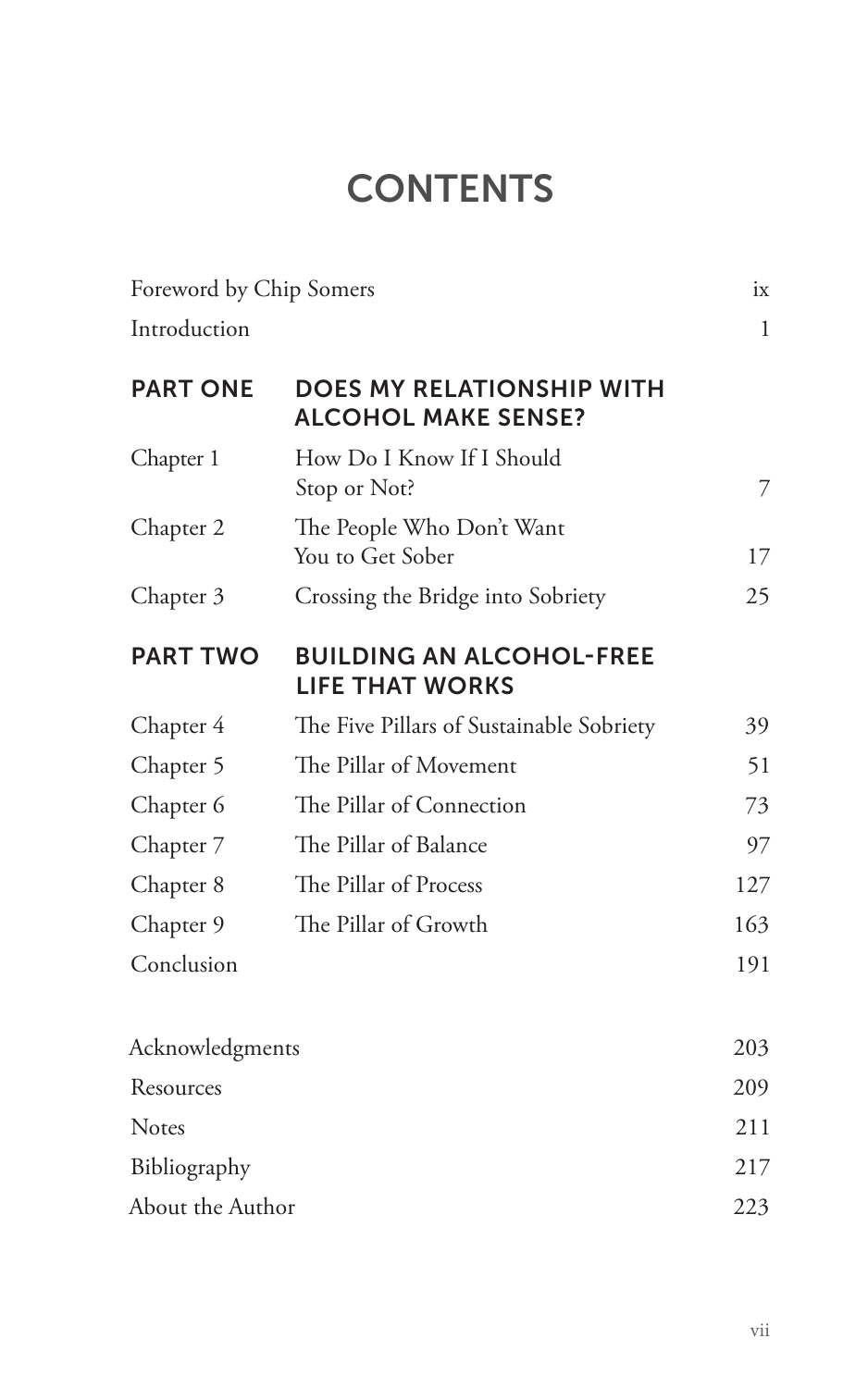#### **Before you stop drinking:**

The information in this book is for educational purposes only and is not meant to replace any advice from a health-care professional. Please consult your health-care professional before you give up alcohol. Withdrawal from alcohol can be life threatening and even fatal.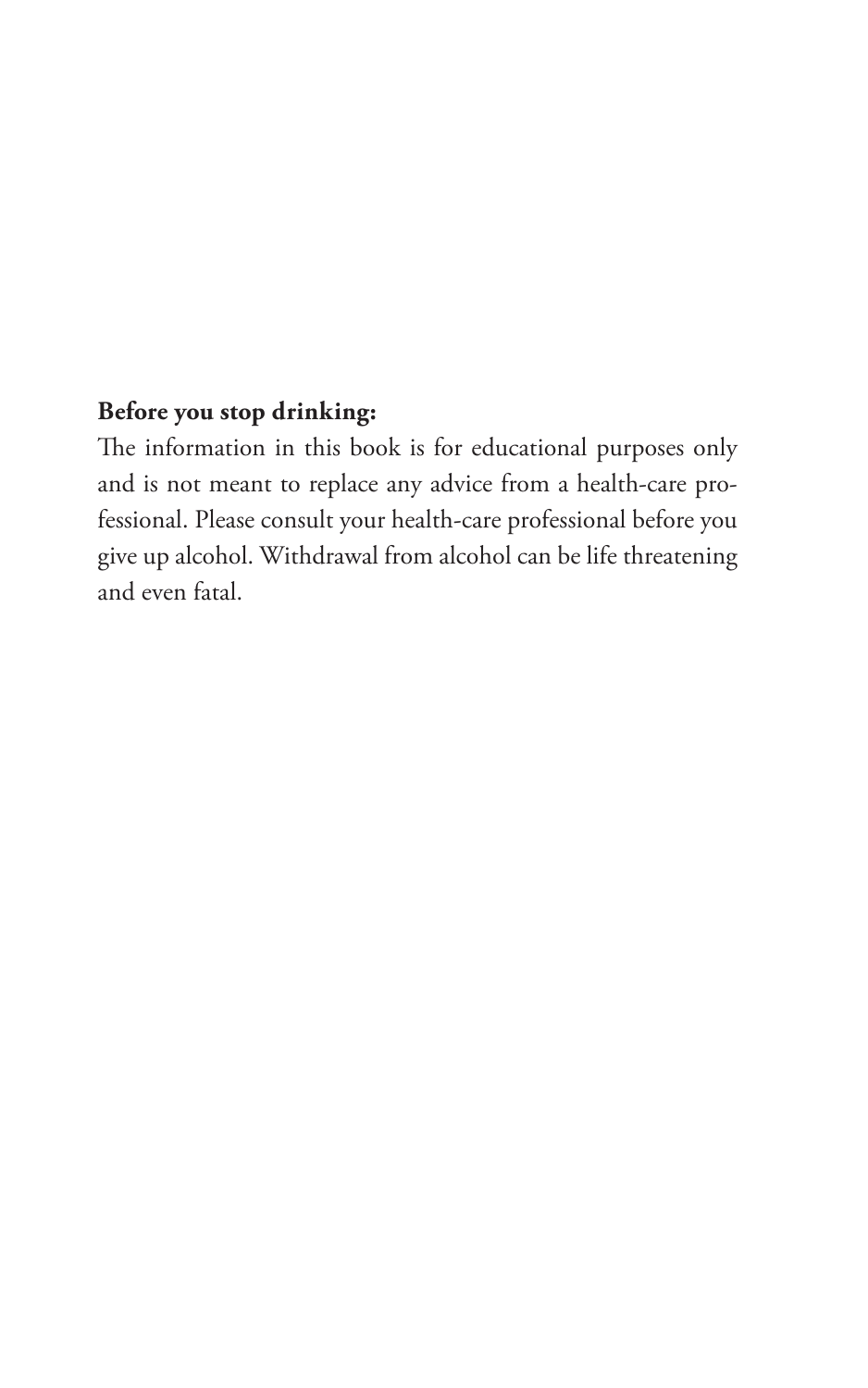#### CHAPTER 1

### How Do I Know If I Should Stop or Not?

ost clients who reach out to me are aware that<br>something is wrong in their lives, but they're not<br>convinced the problem is alcohol. Most initially something is wrong in their lives, but they're not convinced the problem is alcohol. Most initially want to become "social" or "normal" drinkers again. A few are open to a period of abstinence, but nearly all are horrified by the idea of never drinking again. That feels like a fate worse than death.

But on some level, they know that their relationship with alcohol doesn't add up anymore. And I think to some degree they also know that their struggle is masking deeper issues. We have an inkling that we use alcohol to cope with feelings and emotions we couldn't otherwise manage.

I want you to know that no one ends up in front of me by accident. You are not reading this book by accident. I've never had anyone reach out to me via my website, my Soberful Facebook group, or my programs and thought to myself, *Blimey, what are they doing here? They are absolutely fine.* If they think about alcohol enough to click my link, that's the giveaway.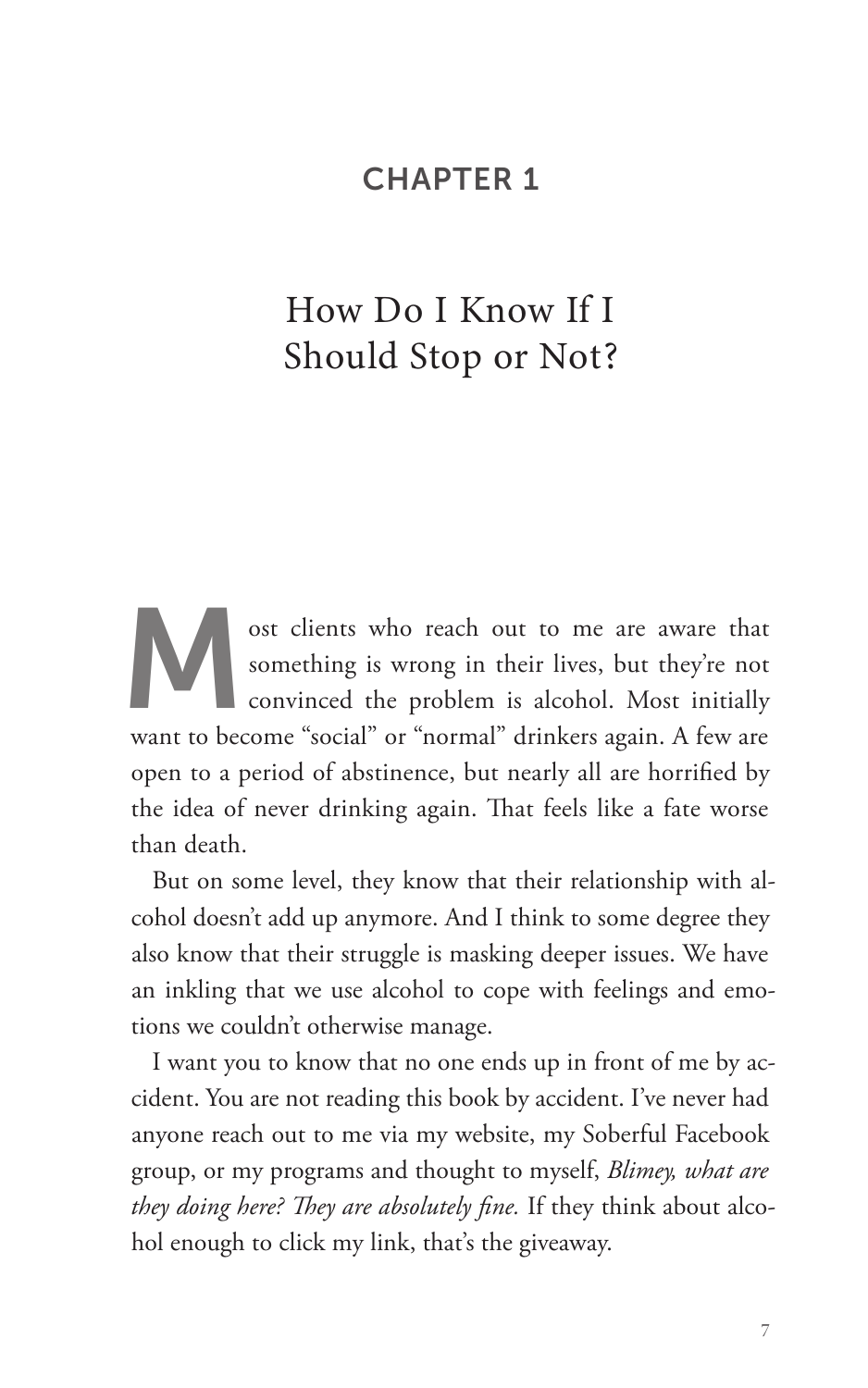#### WOULD YOU LIKE A SANDWICH?

Here's one of my favorite analogies: If you think about drinking more than you think about sandwiches, that's a red flag.

How often do most people typically think about sandwiches? Twice a week? Three or four times? Never? Every so often you may think, *I fancy a sandwich*—and you buy a sandwich. You eat your sandwich, and you enjoy it. Then the next day you might have a salad.

Later in the week you might have another sandwich or maybe not. A sandwich is something you enjoy from time to time but don't give much thought to.

When someone has an appropriate relationship with alcohol, they really don't give it any thought. Do you think about alcohol the same way I think about sandwiches? I didn't think so. Otherwise you never would have picked up this book.

This is a simple concept, but our society has moved the goalpost so far that we no longer recognize what normal drinking looks like. Alcohol is a product made by companies for profit. The more you drink, the more they profit. So, they have a strong incentive to fudge what an alcohol problem looks like. Like, we're talking some serious camouflaging. Which is why abusive drinking has been redefined as normal, and we have created a culture where alcohol is inserted into every imaginable circumstance.

#### ASKING THE WRONG QUESTIONS

When you question your drinking, you probably compare yourself to other people who drink more than you and have more apparent consequences. You feel reassured that you're "not that bad," and then you think no more about it until the next hangover. But that nagging little voice doesn't go away, does it? Deep down you know you shouldn't be drinking this much.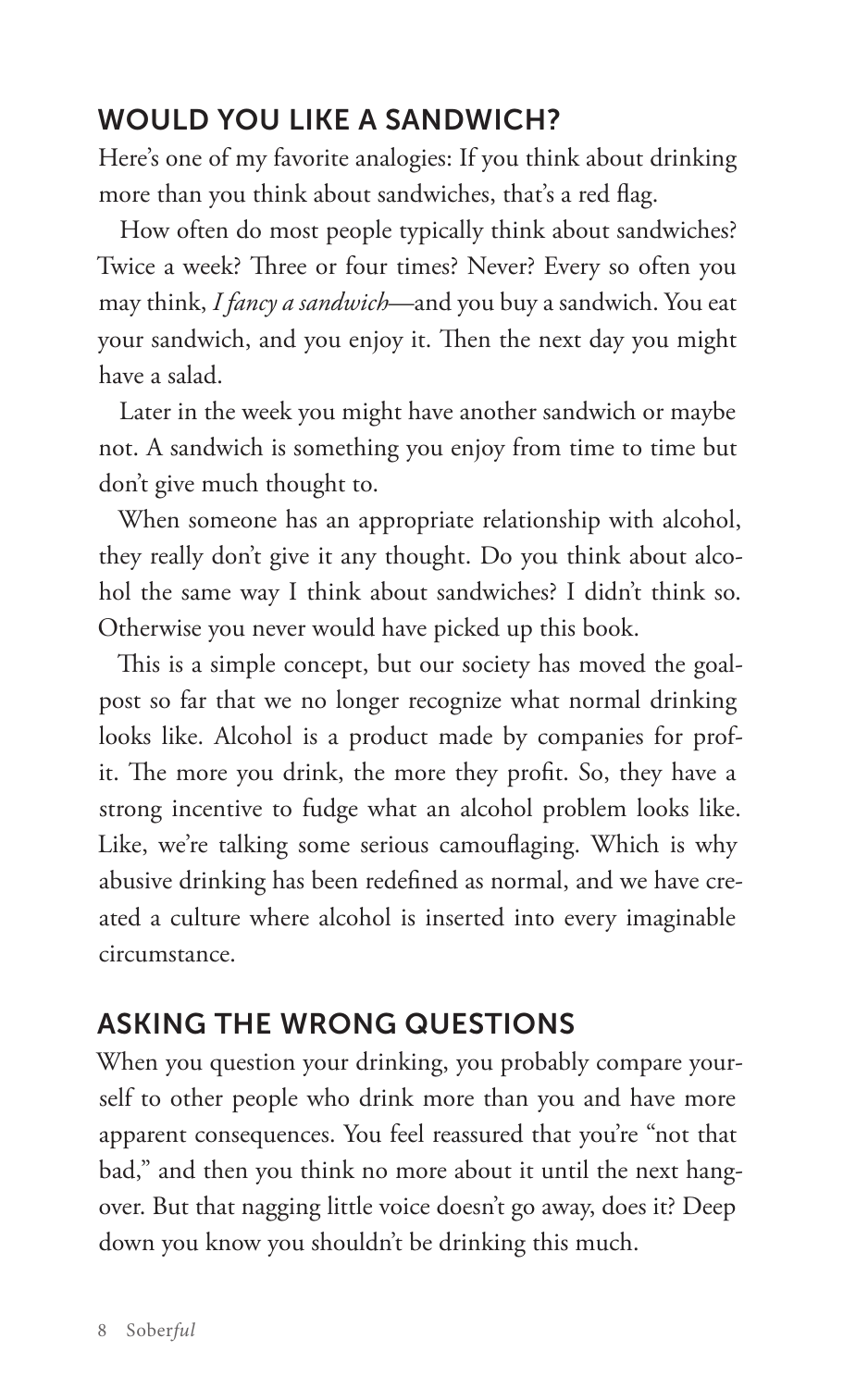Most drinkers ask themselves the wrong questions. Instead of asking, *Is my drinking bad enough to stop?* we need to ask, *Does drinking make my life better? Is this good enough for me?* If you're a parent, add this question: *Would I want my children to drink the same way?*

I don't want to put you on a downer, but please stick with me because I can imagine what you are feeling right now. You probably have an uncomfortable feeling in the pit of your stomach—a feeling of dread and fear that maybe you'll have to quit drinking for good, and if so, your life will be over.

Keep reading, my friend, because I have some good news for you. Not only is your life most certainly *not* over, but you are also going to find out that everything you thought about sobriety is entirely wrong—a lie, in fact. The truth about sobriety will blow your mind. I am not exaggerating. Tell that ball of fear in your stomach right now that you are just going to be open to the possibility of discovering something new. You are not making any commitments or decisions right now. You can change your mind at any time. Does that feel a little better? Remember, you can stop reading this book and go back to how things were anytime you want. You are under no obligation. Alcohol is always going to be there.

As we start this journey I want to clarify the difference between being "sober" and being alcohol-free. Sobriety is for people who have come to the point where they have recognized that alcohol is causing problems in their life and they need to stop drinking. It is about working on the deeper emotional issues that led to and perpetuated alcohol becoming a problem. *Alcohol-free* is a new term that people use and tends to mean people who have recognized that it's just healthier not to drink alcohol and want to socialize without it. They also want to create space in their lives for personal development. I use both terms in this book. Regardless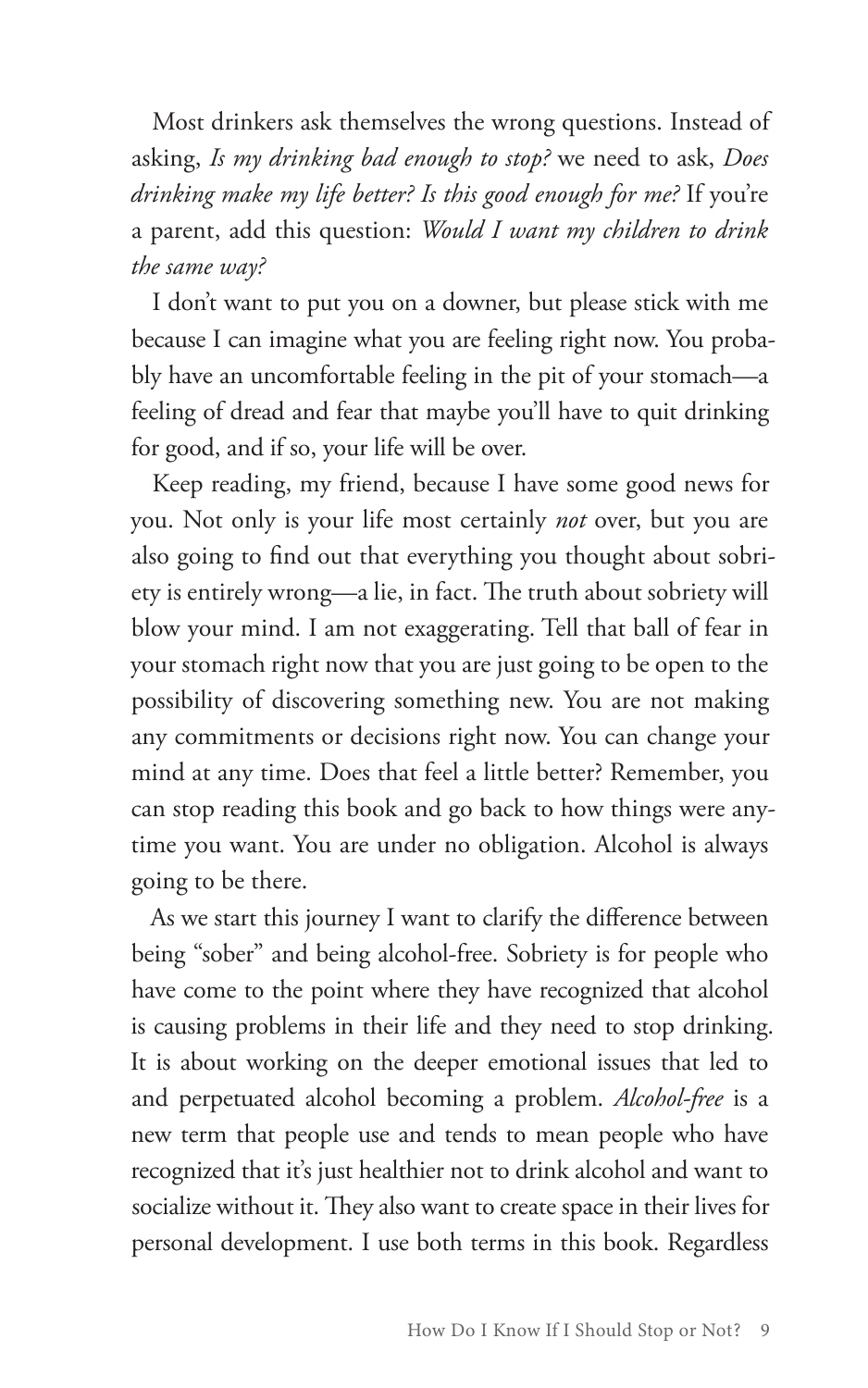of which one you identify with, you will find lots to benefit you in this program—from understanding how our perception of alcohol and sobriety has been manipulated to practicing the five pillars of sobriety to enhance your own personal development.

#### APPROPRIATE VERSUS NECESSARY

I grew up in the UK and did years of self-destructive drinking there, but I've lived most of my adult life in the United States. Although there are differences in the British and American drinking cultures, the attitudes that Western cultures in general have toward alcohol are similar enough that we can discuss them together. These cultural attitudes have played a big part in how we have ended up here.

Alcohol is deliberately associated with as many positive experiences and celebrations as possible. Most people can't even imagine a birthday party, Christmas dinner, wedding, coworker socializing event, school reunion, or weekend without alcohol. I believe it's fair to argue that alcohol is appropriate in many of those situations, but there's an important distinction between *appropriate* use and *required* use. We can do all of those things sober without our joy or fun being in any way diminished.

But the distinction between optional and required has been almost completely lost. We now view a significant number of events as inconceivable without alcohol. We have been persuaded that without alcohol, none of those events can be tolerable, let alone fun. We believe we need alcohol to really enjoy them.

What bothers me most is the expansion of events and situations that alcohol is now being associated with. I've even recently seen yoga studios offering yoga and wine events—because a toxin-laden, dehydrating, central-nervous-system-depressing substance is exactly what you want with your yoga session.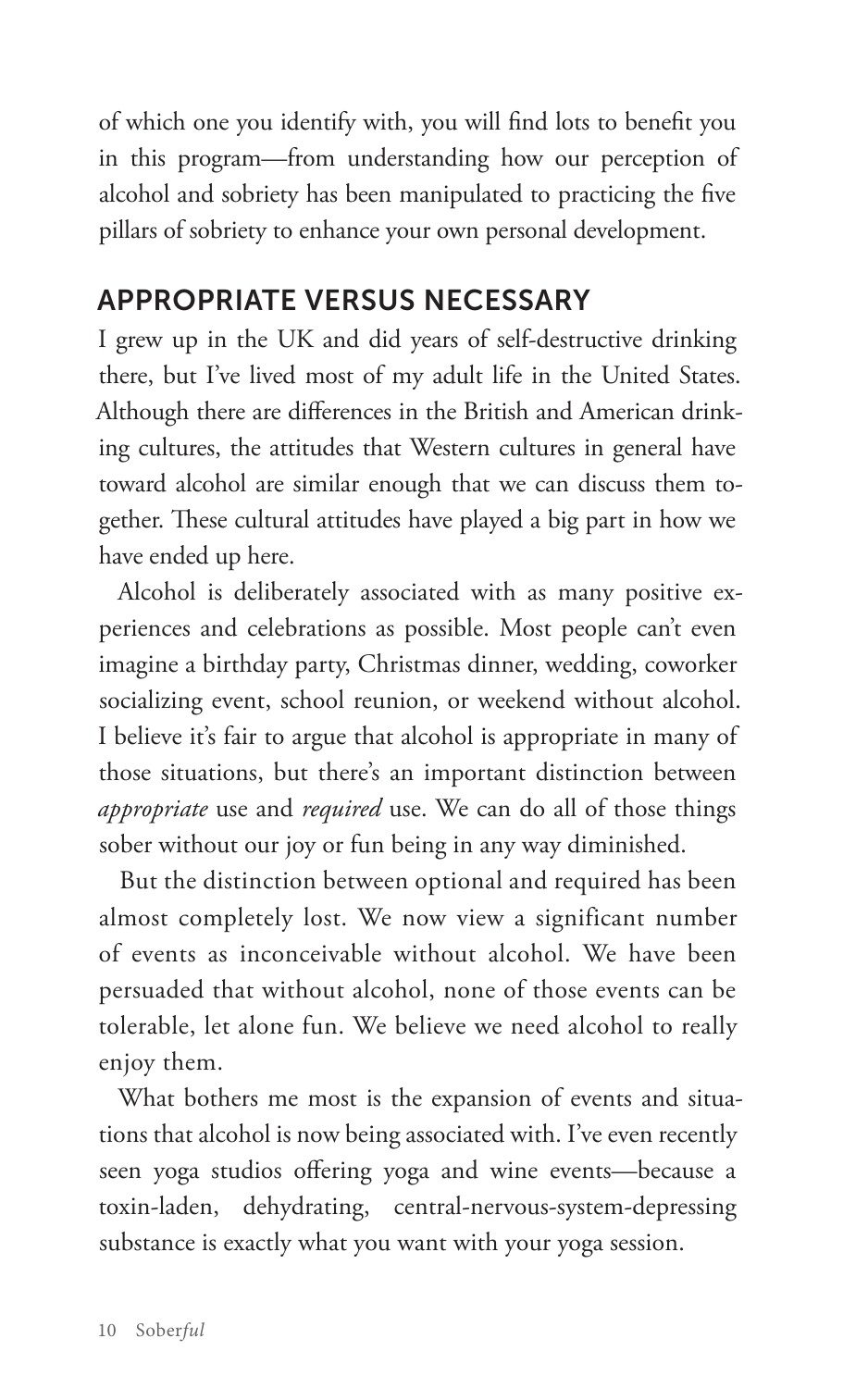But the one that perturbs me the most is alcohol and motherhood. In particular, those cute little memes on social media and T-shirts that are meant to be hilarious. For example:

- ʶ "Kids happen. Wine helps." No, it doesn't. It makes you feel tired and cranky.
- ʶ "I'm the reason Mommy needs wine" (seen on a onesie). Mommy needs a nap and some support.
- "They whine. I wine." I get it; parenting is hard.

You can probably name half a dozen more. Please stand back while I exhaust myself with eye rolls. Okay, thanks, that's much better.

The "Mommy needs wine" drinking culture is screaming that being a mother is so grim that you need alcohol just to survive it. Men reading this book may be tempted to skip the parts about women's drinking, but this applies to you as well, as male culture also uses humor to reinforce abusive drinking habits.

What I take particular issue with is the dishonesty around drinking, especially binge drinking, which is deceitfully presented as fun and without consequences. There's a myth that there are only two camps of drinkers: those who can't handle it (full-blown alcoholics) and everyone else (the majority who can handle it just fine). In reality, *many* people drink to excess who don't fit the definition of an alcoholic, but they definitely face consequences—hangovers, embarrassment, depression, anxiety, spending too much money, loss of opportunities, or the dullness alcohol brings to your mind and soul. We use our spin-doctor skills to turn our consequences into a humorous story to entertain our friends, while burying our shame, embarrassment, and self-disgust.

We have normalized abnormal drinking by brushing away its severe and frequent consequences. It's a collective and deliberate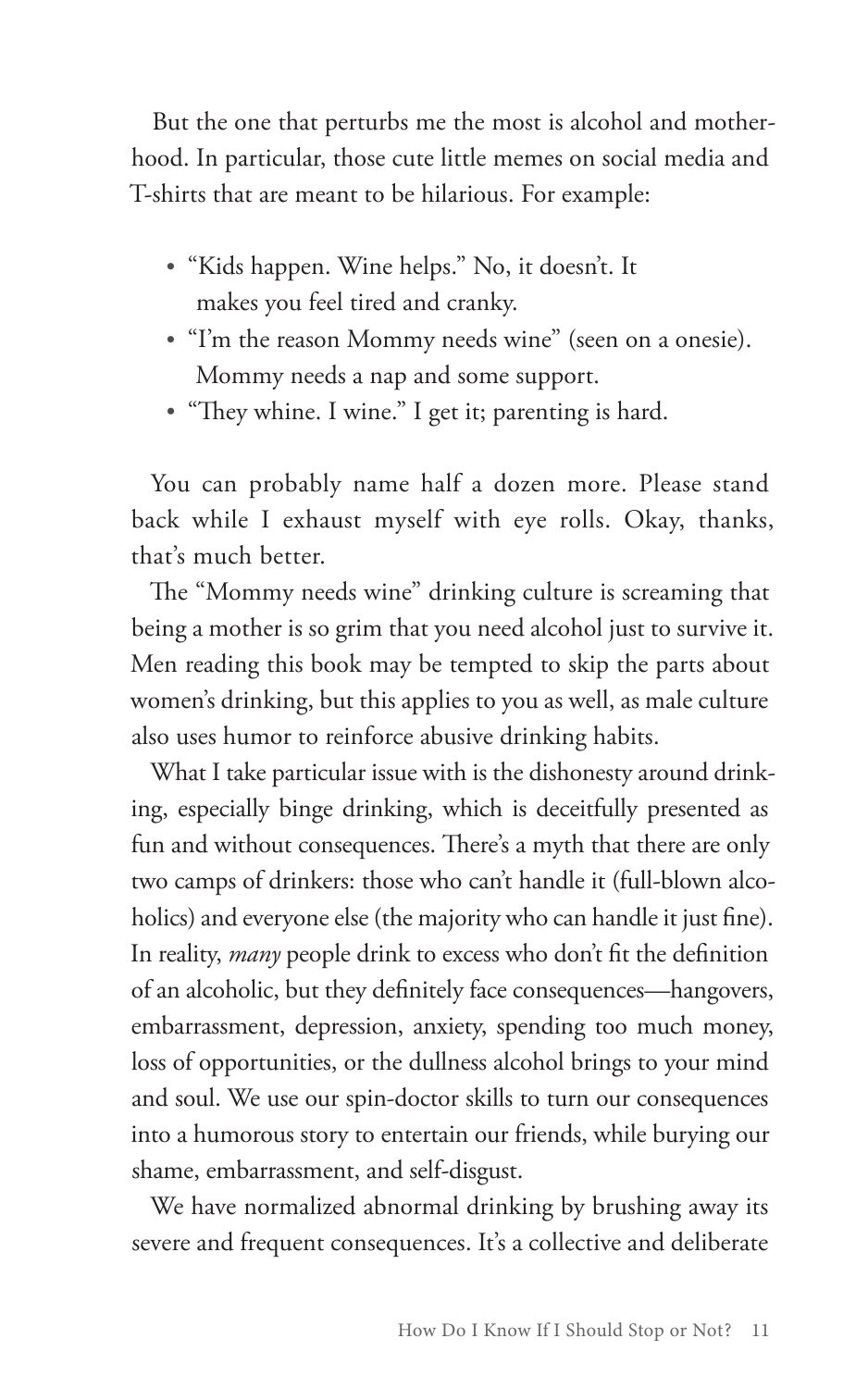denial that alcohol causes any consequences whatsoever to the vast majority who can "handle it." Hangovers are shrugged away as insignificant and irrelevant. Alcohol is fun, something we need; it is our right. And it is now being inserted into all parenting activities.

This new "Mommy needs wine" culture strikes me as a barely concealed primal scream. Women lack the support, childcare, and community that are necessary to raise a child. Being a mother is demanding, exhausting, and lonely. Which makes it easy to buy into the lie that alcohol is the best way to create the connection and relief mothers are craving.

Mothers are desperate to hold on to some part of their former selves because motherhood is way, way harder than they expected. And if they can't get proper support from their society or spouses, at least they deserve a drink! Women have, of course, been culturally conditioned for decades to believe there is nothing wrong with deserving or rewarding themselves with alcohol. Holly Whitaker describes this culture in her book *Quit Like a Woman*. She points out how alcohol marketing misleads women and deliberately obscures the devastating consequences to their health. She also emphasizes that research and paths to sobriety do not yet reflect women's unique needs.<sup>1</sup>

I believe the hypocrisy of the "Mommy needs wine" culture falls apart when you view how white women drinkers and women of color drinkers are perceived and treated differently. Cute memes and jokes about drunk mommies are seen as harmless fun when it's a middle-class white mom. But how would a mother of color be perceived? Would a drunk mom of color in charge of her kids be seen the same way? How would *she* be judged? Do you think that Child Protective Services would see this differently? The idea that "Mommy needs wine" is something that is unquestioned for middle- and upper-class white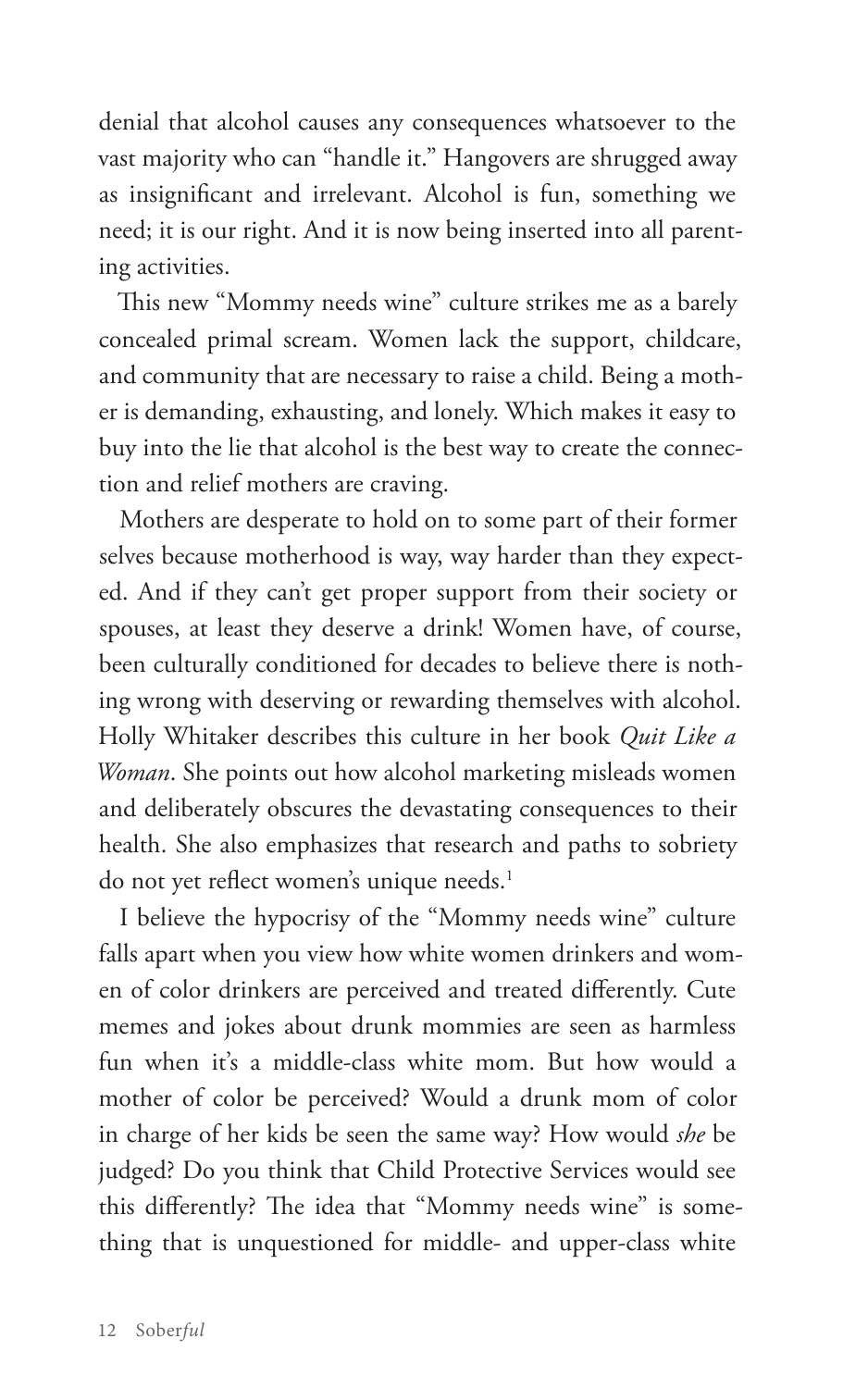women. Women of color and working-class women would not be afforded the same luxury.2 I asked Grachelle Sherburne, a licensed clinical social worker and psychotherapist what her thoughts were and she told me the following:

The accepted notion that has been perpetuated in our society that mothers NEED to drink wine to "make it through" motherhood is an example of white privilege. If there was an organized group of women of color, socially drinking in a public place with their babies on their hips, the Department of Family and Children Services would be called immediately. As a social worker, I have seen calls being made to Child Protective Services on families of color, but for the same situation, resources, and support be given instead to white families.<sup>3</sup>

Doesn't that shift the perception of whether the "Mommy needs wine" drinking culture is harmless or not?

The companies that benefit from excessive drinking have quietly, cleverly, and very successfully inserted alcohol into places it doesn't belong, with no focus on the true costs of drinking. Contemporary mom culture is one of the most insidious examples.

#### WHAT ABOUT MEN?

Throughout their lives, men who abuse alcohol are treated very differently from women who do the same.<sup>4</sup> Drinking to excess is a significant part of male bonding, fraternity culture, sporting events, and almost every traditional major life achievement, from a graduation party to a wake. In the UK when a man becomes a father it is *expected* of him to get blind drunk. It's called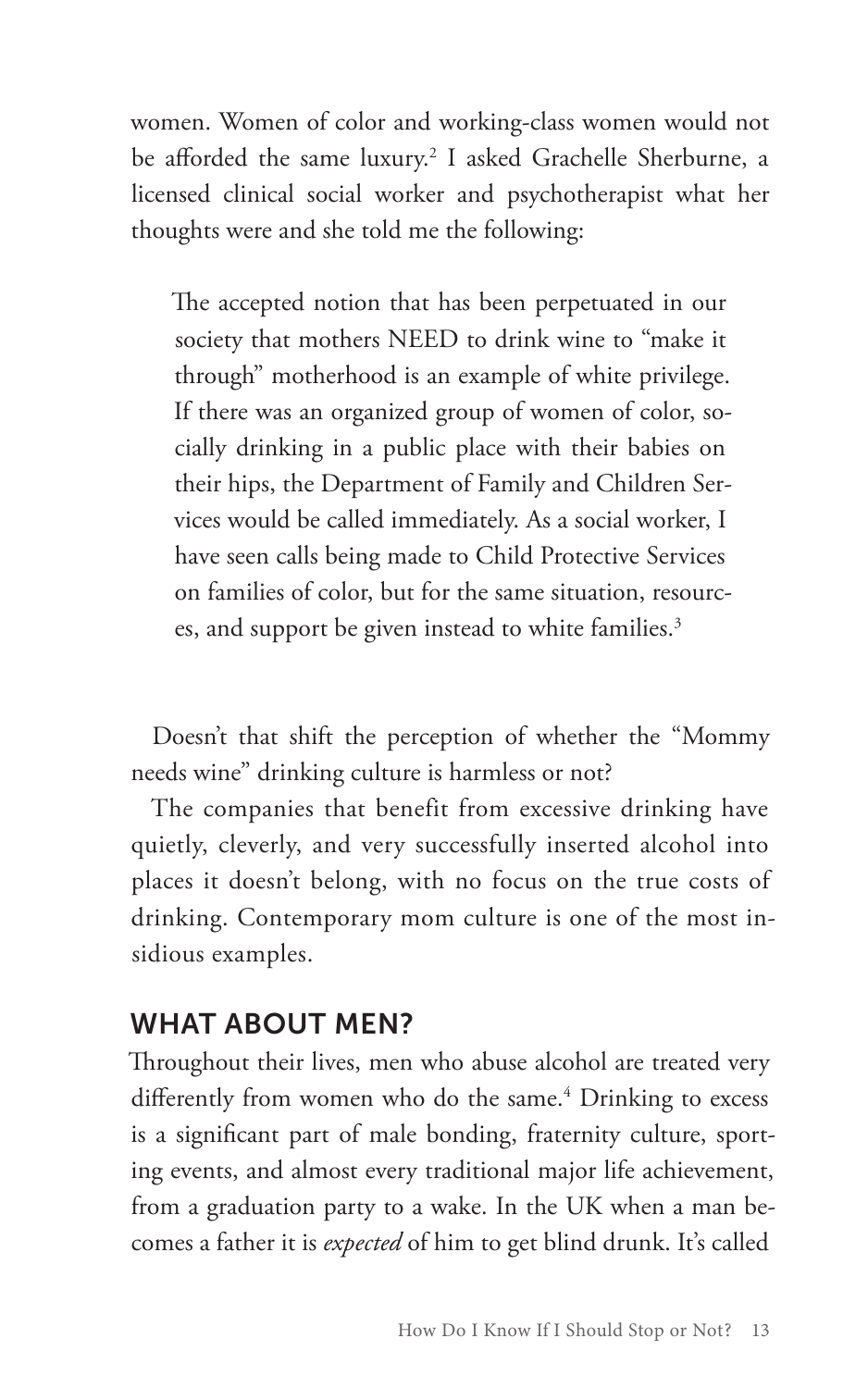"wetting the baby's head." However, the problems for men are also generally internal as well.

Not to reinforce stereotypes, but it's true that society in general still limits the emotions that men are allowed to feel. Anger, triumph, and apathy are fine; anything else is uncool or unmasculine. Alcohol, however, provides an acceptably masculine opportunity to unleash other emotions. Drunk men are given a free pass to weep on each other's shoulders or yell out "I love you man!" or lament the defeat of their favorite sports teams. They're allowed to express sadness about a job loss, a breakup, or a death in the family if they are drinking.

But without alcohol? A man who cries at the office after being fired would never hear the end of it. Neither would other kinds of emotional outbursts, like crying when you're sad about something, be accepted. Until society really and truly encourages men to express their full range of emotions while sober, the lure of excessive drinking will remain potent. For men, alcohol can be a powerful vehicle that finally allows them to express feelings, a reprieve from the restrictions that have been culturally imposed upon them. The construction of masculinity is very entwined with alcohol use and abuse of what it means to be a man.<sup>5</sup>

#### THE LAND OF FUN, EXCITEMENT, BELONGING, CONNECTION, RELAXATION, REWARDS, AND ROMANCE

At this point I hope you can see how alcohol inserts itself into as many places as possible as a solution to whatever problems we are struggling with. But the reason that alcohol is so insidious is because we have been convinced it's the best vehicle to get us to the land of fun, excitement, belonging, connection, relaxation, rewards, and romance, or simply, The Land. That's a long list, covering so many important things we all want and need as part